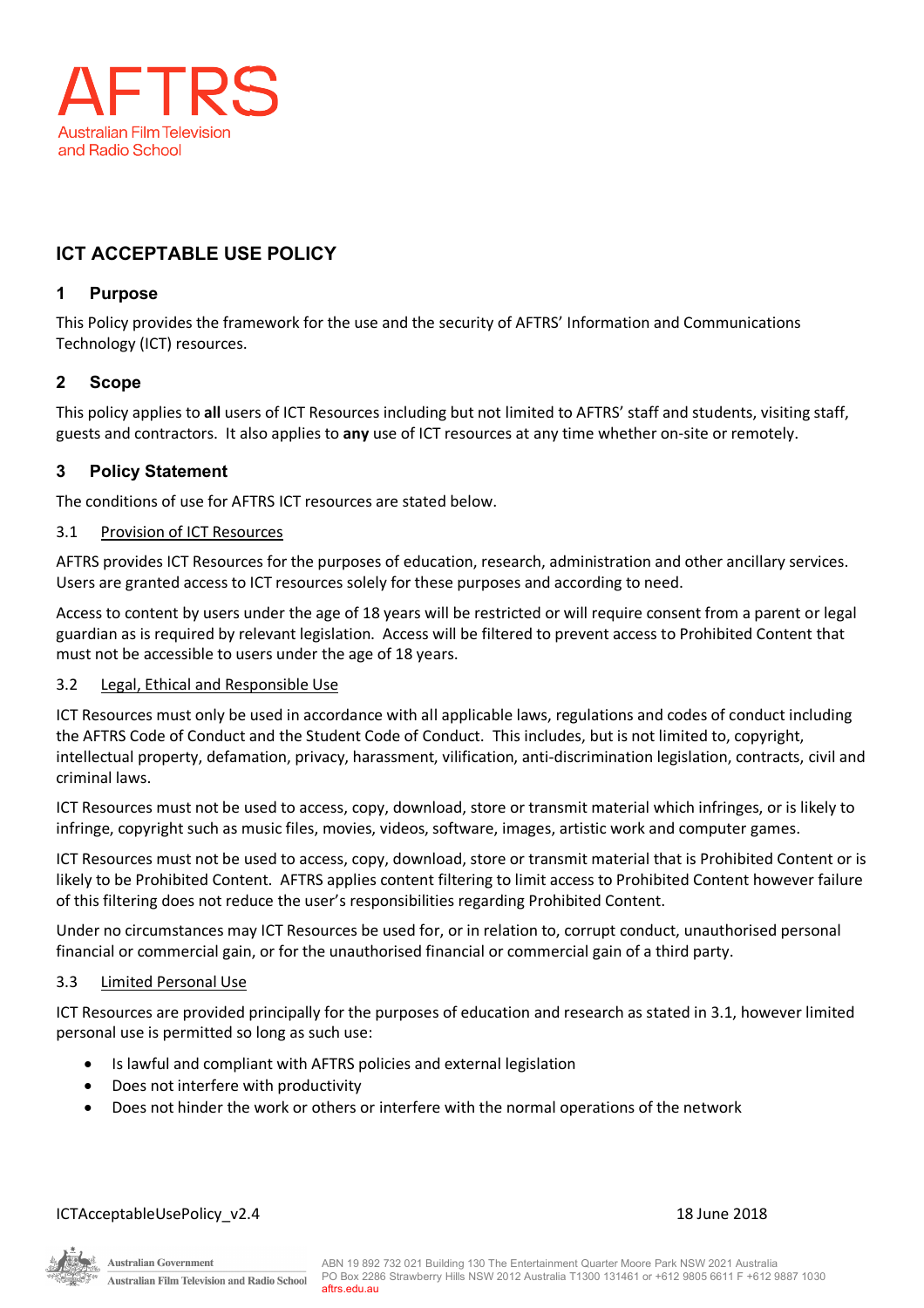- Does not damage the reputation of AFTRS
- Does not impose unreasonable or excessive additional costs to AFTRS

## 3.4 Monitoring and recording

Normal operation and management of ICT Resources includes ongoing and continuous backup, logging of activity and monitoring of usage. This includes monitoring of email, internet access and computer use. AFTRS may monitor, access, retrieve, copy, read and/or disclose any files, communications or systems information stored, or transmitted using ICT Resources. This monitoring will include individual usage and records. All monitoring is conducted in accordance with privacy laws and AFTRS privacy policy.

Access to monitoring and recorded information will be normally limited to the Technology team undertaking their normal day to day tasks as directed by General Manager, Technology.

Access by other staff to monitored or recorded information will occur by approval of General Manager, Technology, CEO or any member of the executive in conjunction with Director of People and Performance.

### 3.5 Email, Internet and Application security filtering and blocking

AFTRS operates a number of technology solutions to protect ICT staff and systems from spam, virus and other forms of malware and malicious content. AFTRS also uses systems to protect against loss of data and content that would be regarded by reasonable persons as being menacing, harassing or offensive.

This includes email filtering on incoming and outgoing email that will block or tag emails.

## 3.6 Security and Management of ICT Resources

All access to ICT Resources must be using assigned User-IDs. User are not to access ICT Resources anonymously or by using other staff members User-ID's.

Users must not attempt to circumvent, disable or otherwise interfere with or compromise the security of AFTRS networks and systems. Users must not intentionally or irresponsibly do anything that may cause damage to or interfere with the correct operation of ICT Resources.

Appropriate security protection measure should be used whenever using ICT Resources. This may include use of virus protection and security software. AFTRS may restrict access to ICT Resources if appropriate measures are not in place. The Service Desk will be able to assist to resolve any issues and restore access.

ICT Equipment, unless intended to be portable, must not be altered, added to, relocated or removed without consultation with and approval from the Technology team.

Software may only be loaded onto an AFTRS computer system in consultation with the Technology team. Only those Authorised Users granted Administration privileges, by application, may load software themselves.

#### 3.7 Password Requirements

In all cases, passwords must meet a minimum complexity by being at least eight characters long and containing at least one lower case, one upper case, and one number or special character.

Additional requirements apply for Active Directory and other systems as determined from time to time and are enforced including:

- New passwords must be different to the previous 4 passwords; and
- After three, failed logon attempts the user account will lock and require Service Desk assistance to unlock.

#### 3.8 Breach of policy

All users must comply with the conditions of this policy. If any user breaches the conditions of this policy AFTRS may take actions including, but not limited to, relevant disciplinary action and revoking access to part or all ICT

## ICTAcceptableUsePolicy\_v2.4 18 June 2018

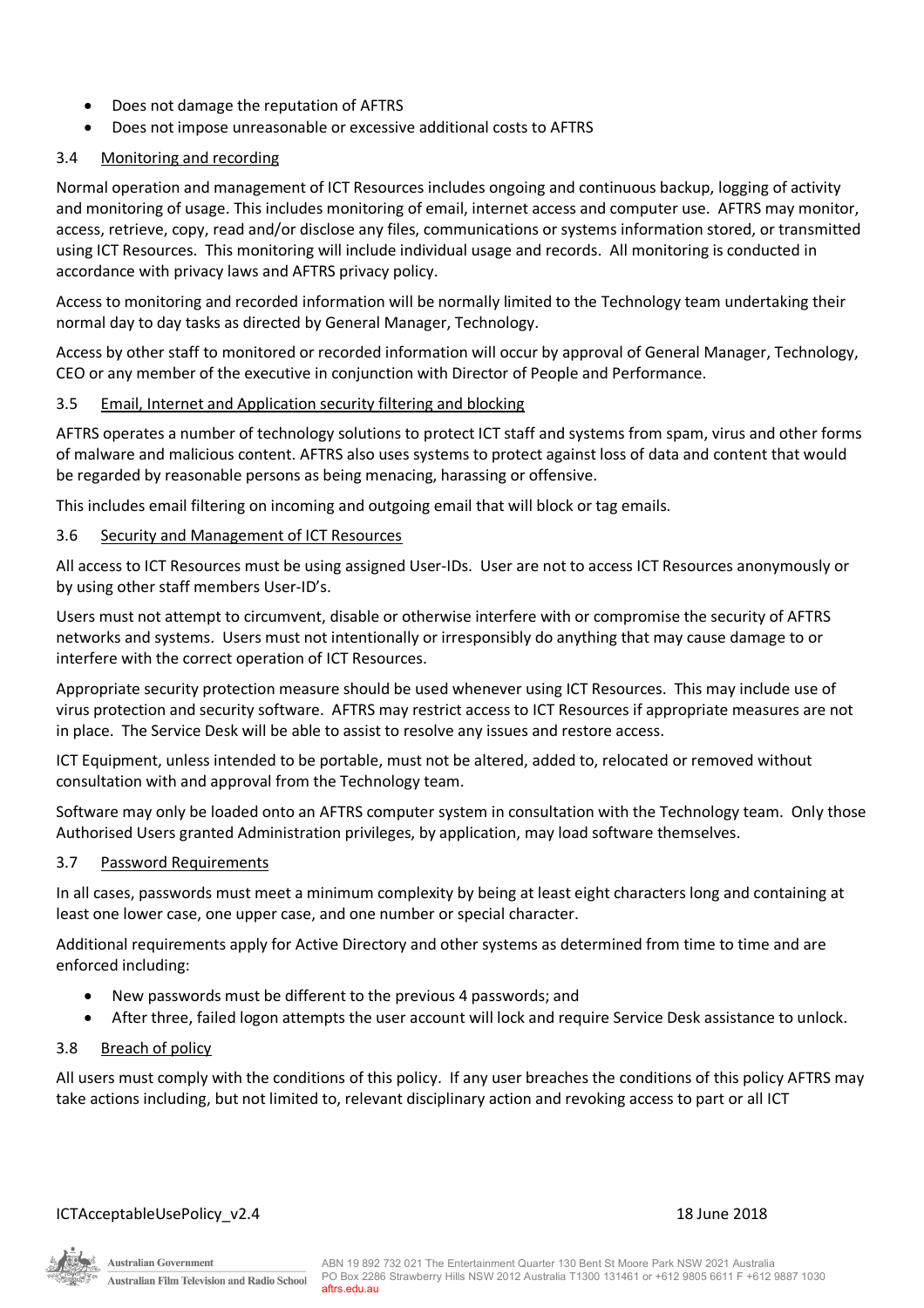Resources. Such action may be taken without notice upon reasonable suspicion to protect the integrity and security of ICT Resources.

Suspected breaches of this policy should be reported immediately with as much detail as possible to the General Manager, Technology.

## **4 Definitions**

The following definitions apply to this policy:

- **Information & Communications Technology (ICT) Resources**: ICT Resources includes all network systems, phone (including mobile) systems, computers, software, and Internet services provided or managed by AFTRS. It extends to all current, emerging and future technologies.
- **Prohibited Content**: Prohibited Content includes all content that is, or is likely to be, classified "RC" or "X18+". For users under 18 years of age, this will include all other relevant classifications. For the avoidance of doubt, this definition will include material that is obscene, pornographic, paedophilic, discriminatory, vilifies, that promotes illegal acts, or that advocates violence.

| Authorisation               | CEO                                                                                                            |
|-----------------------------|----------------------------------------------------------------------------------------------------------------|
| <b>Date</b>                 | 18 June 2018                                                                                                   |
| <b>Responsible Officer</b>  | General Manager, Technology                                                                                    |
| <b>Contact Officer</b>      | General Manager, Technology                                                                                    |
| <b>Effective Date</b>       | 18 June 2018                                                                                                   |
| <b>Distribution</b>         | Intranet, Student policies page on AFTRS website & Moodle.                                                     |
| <b>Review Date</b>          | Three years from effective date; earlier or later dependent on external<br>factors such as legislative reform. |
| <b>Current version</b>      | V2.4                                                                                                           |
| <b>Supersedes</b>           | ICT Acceptable Use Policy v.2.3 and earlier                                                                    |
|                             | ICT User Policy, December 2010 and earlier                                                                     |
| <b>Associated Documents</b> | <b>Codes of Conduct</b>                                                                                        |
|                             | Copyright Act                                                                                                  |
|                             | <b>National Classification Code</b>                                                                            |
|                             | <b>Broadcasting Services Act</b>                                                                               |

### **Authorisation and Distribution**

#### ICTAcceptableUsePolicy v2.4 18 June 2018



ABN 19 892 732 021 The Entertainment Quarter 130 Bent St Moore Park NSW 2021 Australia PO Box 2286 Strawberry Hills NSW 2012 Australia T1300 131461 or +612 9805 6611 F +612 9887 1030 aftrs.edu.au